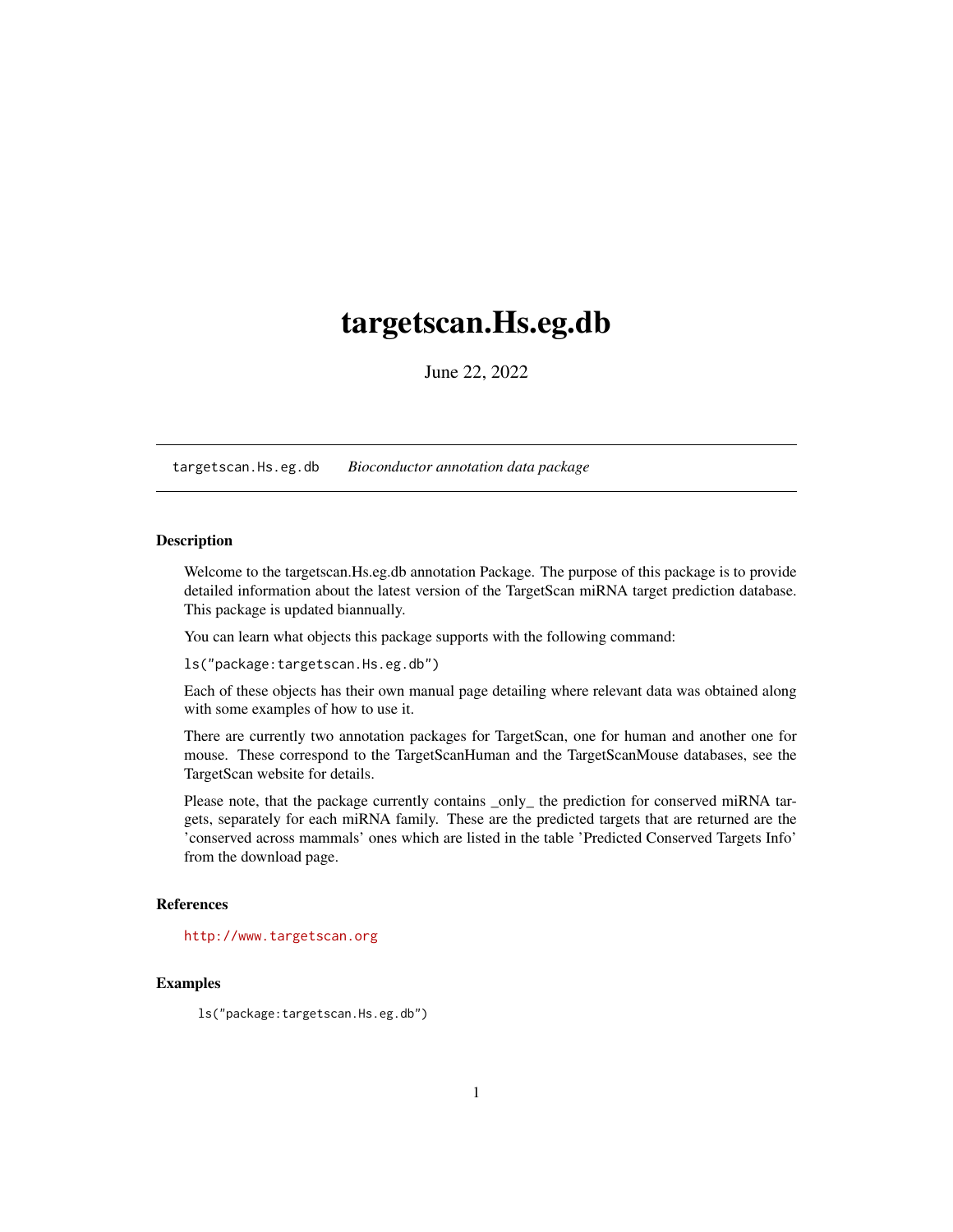<span id="page-1-0"></span>targetscan.Hs.egFAMILY2MIRBASE

*An annotation data object that maps miRNA families to miRBase identifiers*

#### **Description**

targetscan.Hs.egFAMILY2MIRBASE maps miRNA family names to miRBase identifiers. The mappings are taken from the TargetScan database.

#### Details

This is an R object containing key and value pairs. Keys are miRNA family names and values are miRBase identifiers. Values are vectors of various lengths, as a single miRNA family usually corresponds to many miRBase miRNAs.

### References

<http://www.targetscan.org> for TargetScan and <http://www.mirbase.org/> for miRBase.

## See Also

The miRBase database is also provided as a custom annotation package in Bioconductor: mirbase.db.

#### Examples

```
## Map some random miRNA families
fams <- sample(ls(targetscan.Hs.egFAMILY2MIRBASE), 3)
mget(fams, targetscan.Hs.egFAMILY2MIRBASE)
```
targetscan.Hs.egMAPCOUNTS

*Number of mapped keys for the maps in package targetscan.Hs.eg.db*

#### **Description**

targetscan.Hs.egMAPCOUNTS provides the "map count" (i.e. the count of mapped keys) for each map in package targetscan.Hs.eg.db.

#### Details

This "map count" information is precalculated and stored in the package annotation DB. This allows some quality control and is used by the [checkMAPCOUNTS](#page-0-0) function defined in AnnotationDbi to compare and validate different methods (like count.mappedkeys(x) or sum(!is.na(as.list(x)))) for getting the "map count" of a given map.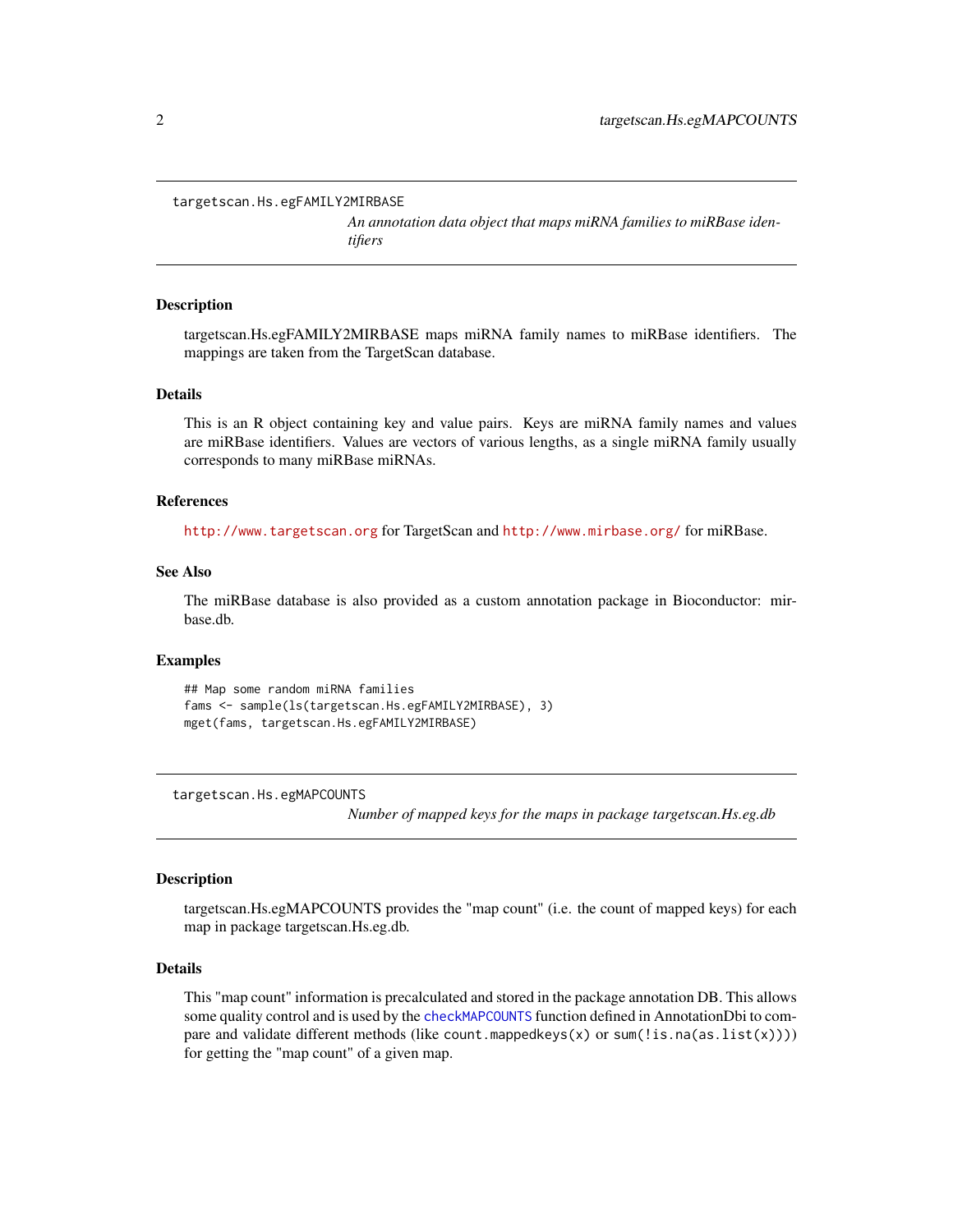#### <span id="page-2-0"></span>See Also

[mappedkeys](#page-0-0), [count.mappedkeys](#page-0-0), [checkMAPCOUNTS](#page-0-0)

## Examples

```
targetscan.Hs.egMAPCOUNTS
mapnames <- names(targetscan.Hs.egMAPCOUNTS)
targetscan.Hs.egMAPCOUNTS[mapnames[1]]
x <- get(mapnames[1])
sum(!is.na(as.list(x)))
count.mappedkeys(x) # much faster!
```
## Check the "map count" of all the maps in package targetscan. Hs.eg.db checkMAPCOUNTS("targetscan.Hs.eg.db")

targetscan.Hs.egMIRBASE2FAMILY

*An annotation data object that maps miRBase identifiers to miRNA family names*

#### Description

targetscan.Hs.egMIRBASE2FAMILY maps miRBase identifiers to miRNA family names. The mappings are taken from the TargetScan database.

#### Details

This is an R object containing key and value pairs. Keys are miRBase identifieers and values are miRNA family names. Values are vectors of length 1, as a miRBase miRNA belongs to a single miRNA family.

## References

<http://www.targetscan.org> for TargetScan and <http://www.mirbase.org> for miRBase.

## See Also

The miRBase database is also provided as a custom annotation package in Bioconductor: mirbase.db.

## Examples

```
## Map some random miRBase miRNAs
fams <- sample(ls(targetscan.Hs.egMIRBASE2FAMILY), 3)
mget(fams, targetscan.Hs.egMIRBASE2FAMILY)
```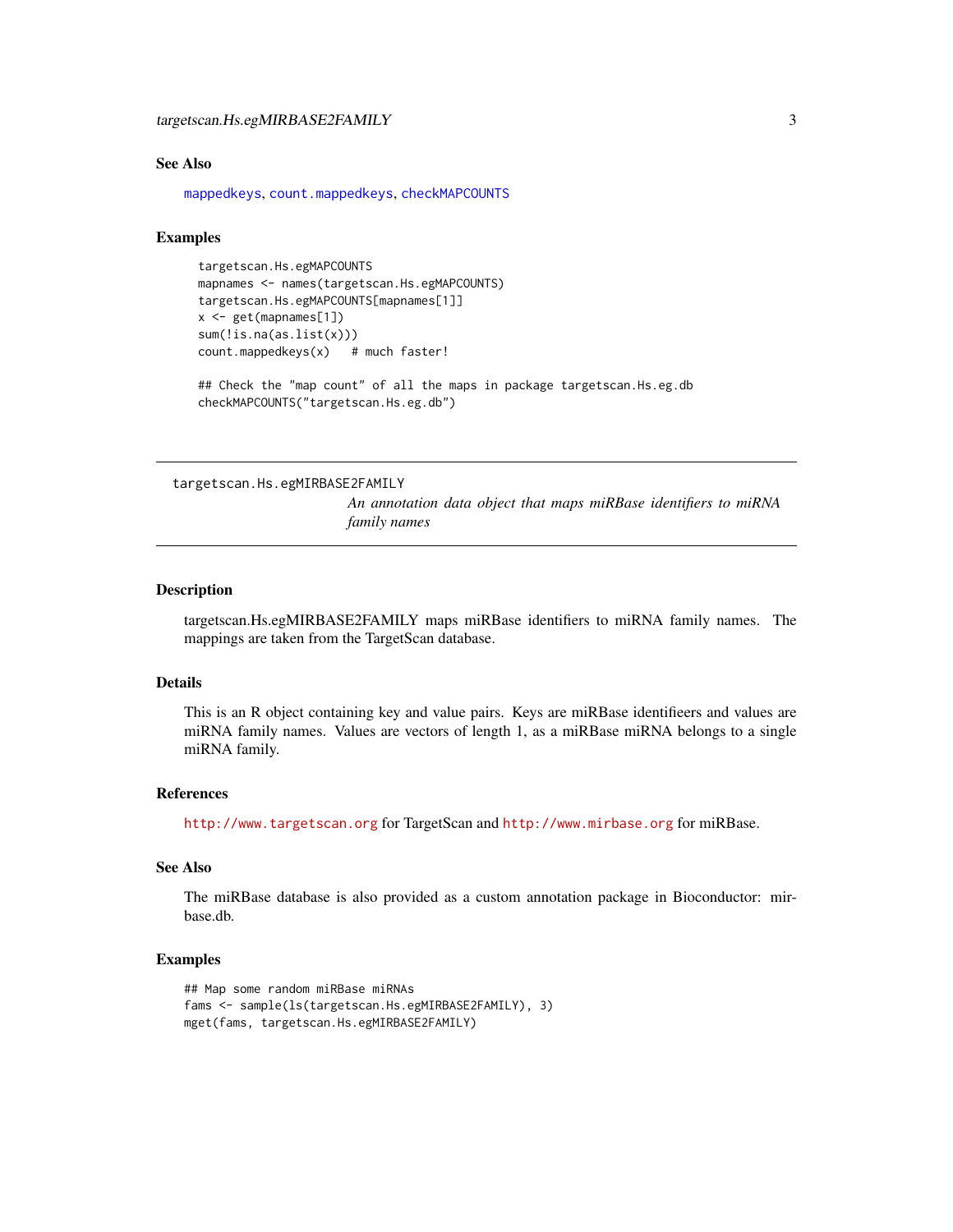<span id="page-3-0"></span>targetscan.Hs.egMIRNA *Annotation of miRBase identifiers to associated data*

#### Description

This data set gives mappings between miRBase identifiers and their respective associated data.

## Details

This is an R object containing key and value pairs. Keys are miRBase identifiers and values are their associated data. Values are simple named lists of the following members:

MiRBase.ID The miRBase identifier, it starts with a three letter species code.

MiRBase.Accession Accession number of the miRNA.

Seed.m8 miRNA seed, seven bases from the 5' end og the miRNA.

Species Scientific name of the species.

Mature.sequence Mature sequence of the miRNA.

Family.conservation Level of conservation of the miRNA family.

The package contains the data for *all* miRBase identifiers, the ones for other species as well.

## References

<http://www.targetscan.org> for TargetScan and <http://microrna.sanger.ac.uk/sequences/> for miRBase.

#### Examples

```
## Query some random miRBase identifiers
fams <- sample(ls(targetscan.Hs.egMIRNA), 3)
mget(fams, targetscan.Hs.egMIRNA)
```
targetscan.Hs.egTARGETS

*Annotation data for TargetScane miRNA target predictions*

#### Description

targetscan.Hs.egTARGETS maps Entrez gene idenifiers to miRNA families. The mappings are taken from the TargetScan database.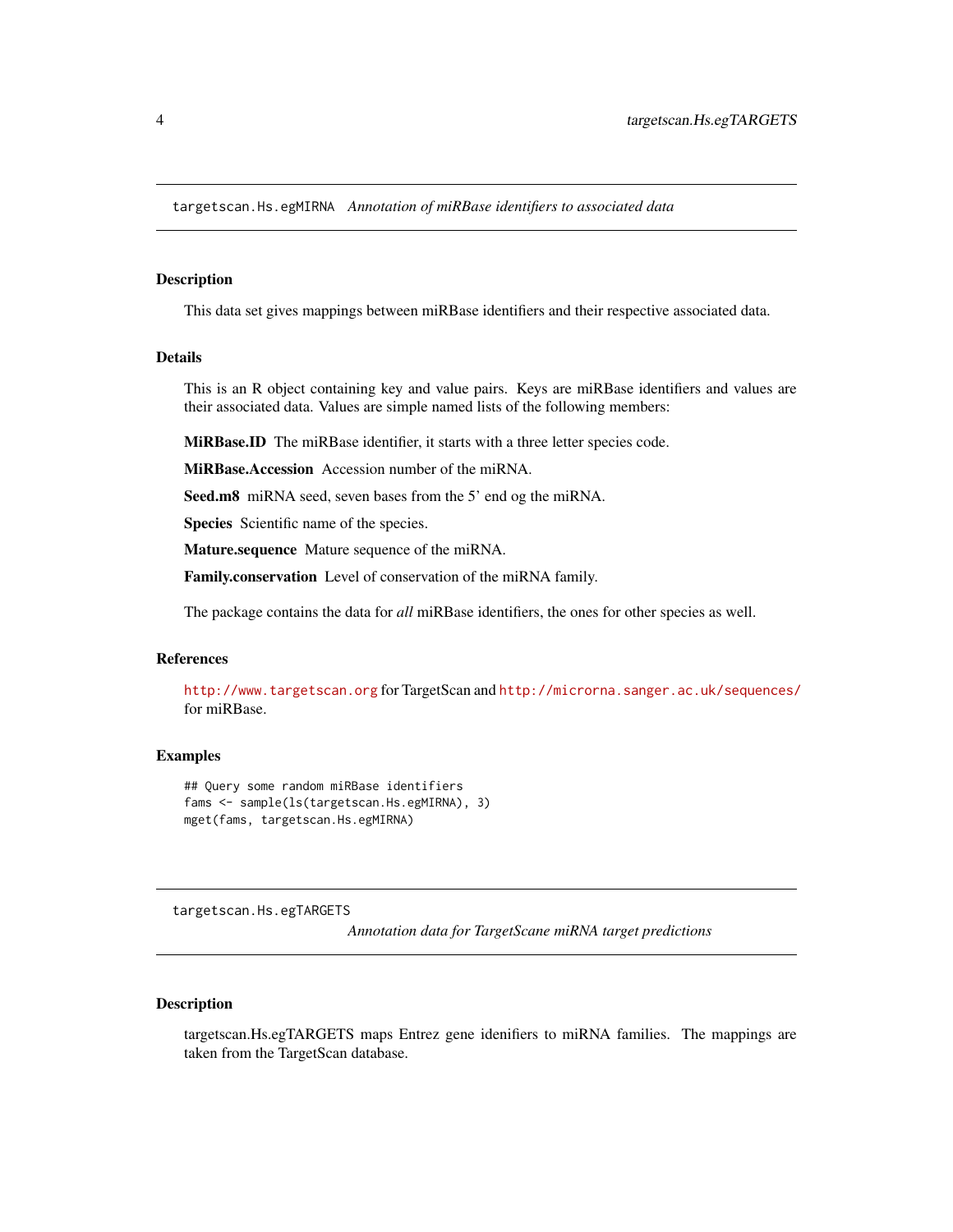## <span id="page-4-1"></span>Details

TargetScan predicts biological targets of miRNAs by searching for a presence of conserved 8mer and 7mer sites that match the seed region of each miRNA.

There are currently two annotation packages for TargetScan, one for human and another one for mouse. These correspond to the TargetScanHuman and the TargetScanMouse databases, see the TargetScan website for details.

targetscan.Hs.egTARGETS is an R object containing key and value pairs. Keys are Entrez gene identifiers and values are miRNA families. Values are vectors of various lengths, as some genes as predicted to be potentially regulated by many miRNA families. Note that a given miRNA family can come up many times in the value vector, if the miRNA seed matches the UTR of gene at multiple positions.

## References

<http://www.targetscan.org> for TargetScan and <http://www.mirbase.org/> for miRBase.

#### See Also

[targetscan.Hs.egTARGETSFULL](#page-4-0) for more information about the miRNA targets. The miRBase database is also provided as a custom annotation package in Bioconductor: mirbase.db.

#### Examples

```
## Get the miRNA families that regulate these genes
genes <- sample(ls(targetscan.Hs.egTARGETS), 3)
mget( genes, targetscan.Hs.egTARGETS )
## Get all targets of a given miRNA family
```
mget("miR-10abc/10a-5p", revmap(targetscan.Hs.egTARGETS))

<span id="page-4-0"></span>targetscan.Hs.egTARGETSFULL

*Annotation data for TargetScane miRNA target predictions*

#### Description

targetscan.Hs.egTARGETSFULL maps Entrez gene idenifiers to miRNA families. The mappings are taken from the TargetScan database.

## Details

TargetScan predicts biological targets of miRNAs by searching for a presence of conserved 8mer and 7mer sites that match the seed region of each miRNA.

There are currently two annotation packages for TargetScan, one for human and another one for mouse. These correspond to the TargetScanHuman and the TargetScanMouse databases, see the TargetScan website for details.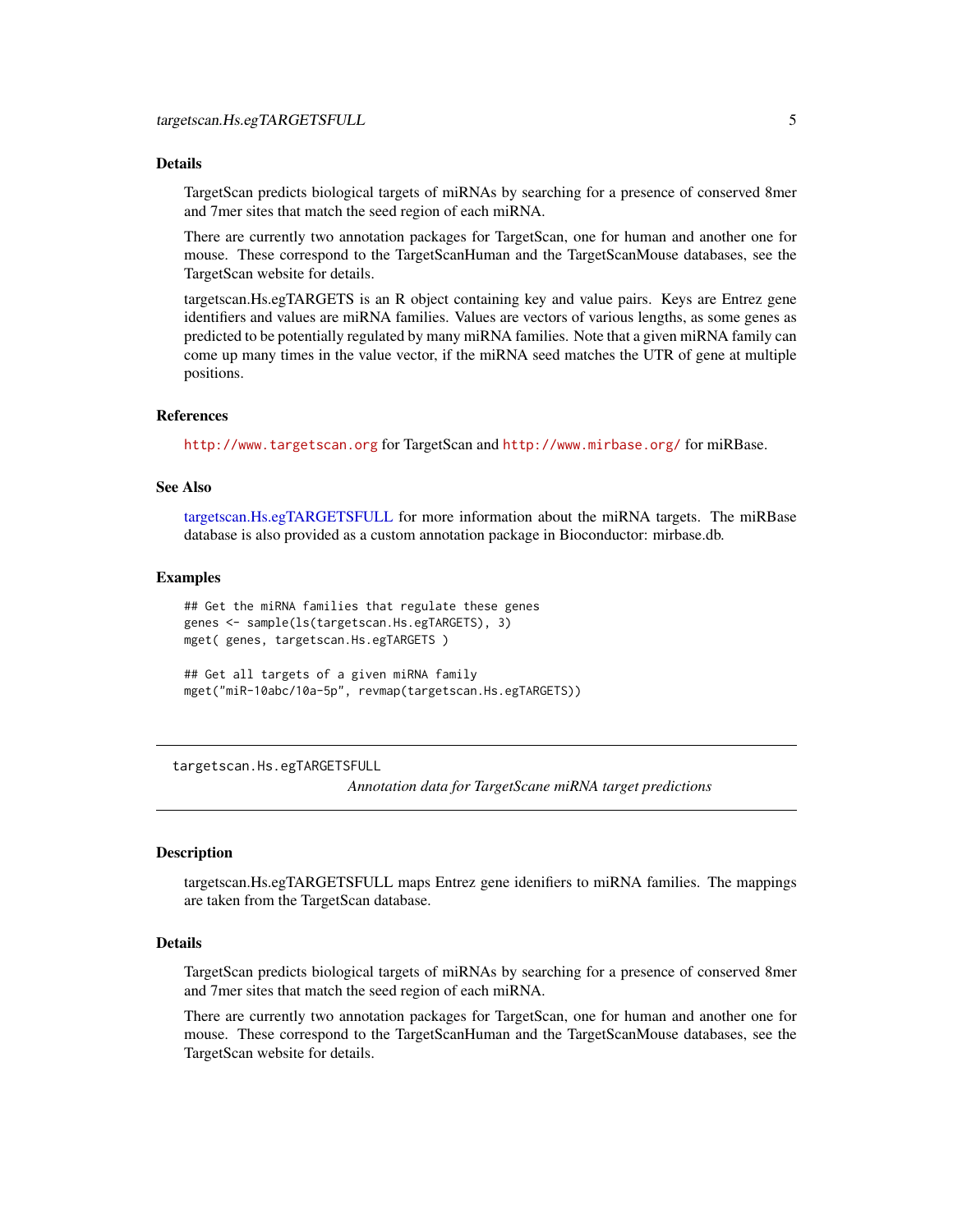<span id="page-5-0"></span>targetscan.Hs.egTARGETSFULL is an R object containing key and value pairs. Keys are Entrez gene identifiers and values are lists, each list member corresponds to a predicted targeting miRNA family. Each list member is itself a list with the following members:

miR.Family Name of the miRNA family.

UTR.start Start position on UTR.

UTR.end End position on UTR.

MSA.start Start of multiple sequence alignment, with gaps.

MSA.end End of multiple sequence alignment.

- Seed.match Type of the matching. Possible values are '8mer', which means that all eight bases match, 'm8', which means an exact match to positions 2-8 of the mature miRNA, and '1A', which means that positions 2-7 of the mature miRnA match, followed by an 'A'.
- PCT The probability of conserved targeting, see Friedman et al. in the references section below for details.

## References

Friedman RC, Farh KK, Burge CB, Bartel DP.: Most mammalian mRNAs are conserved targets of microRNAs. Genome Res. 2009 Jan;19(1):92-105

<http://www.targetscan.org> for TargetScan and <http://www.mirbase.org/> for miRBase.

#### See Also

The miRBase database is also provided as a custom annotation package in Bioconductor: mirbase.db.

## **Examples**

```
## Get the miRNA families that regulate these genes
genes <- sample(ls(targetscan.Hs.egTARGETSFULL), 3)
mget(genes, targetscan.Hs.egTARGETSFULL)
```
targetscan.Hs.eg\_dbconn

*Collect information about the package annotation DB*

## Description

Some convenience functions for getting a connection object to (or collecting information about) the package annotation DB.

#### Usage

```
targetscan.Hs.eg_dbconn()
targetscan.Hs.eg_dbfile()
targetscan.Hs.eg_dbschema(file="", show.indices=FALSE)
targetscan.Hs.eg_dbInfo()
```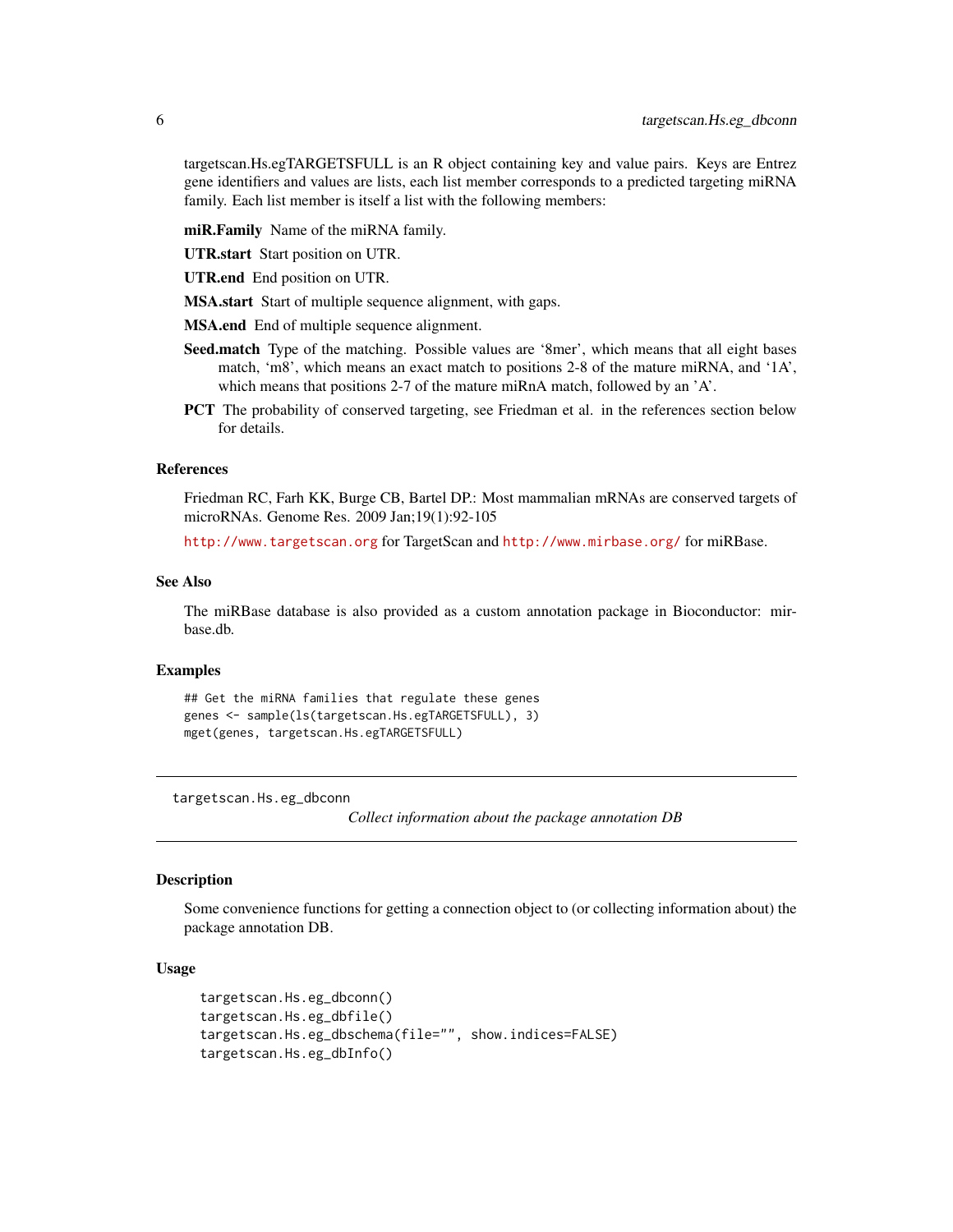#### <span id="page-6-0"></span>**Arguments**

| file         | A connection, or a character string naming the file to print to (see the file<br>argument of the cat function for the details). |
|--------------|---------------------------------------------------------------------------------------------------------------------------------|
| show.indices | The CREATE INDEX statements are not shown by default. Use show, indices=TRUE<br>to get them.                                    |

#### Details

targetscan.Hs.eg\_dbconn returns a connection object to the package annotation DB. IMPORTANT: Don't call [dbDisconnect](#page-0-0) on the connection object returned by targetscan. Hs.eg\_dbconn or you will break all the [AnnDbObj](#page-0-0) objects defined in this package!

targetscan.Hs.eg\_dbfile returns the path (character string) to the package annotation DB (this is an SQLite file).

targetscan.Hs.eg\_dbschema prints the schema definition of the package annotation DB.

targetscan.Hs.eg\_dbInfo prints other information about the package annotation DB.

#### Value

targetscan.Hs.eg\_dbconn: a DBIConnection object representing an open connection to the package annotation DB.

targetscan.Hs.eg\_dbfile: a character string with the path to the package annotation DB.

targetscan.Hs.eg\_dbschema: none (invisible NULL).

targetscan.Hs.eg\_dbInfo: none (invisible NULL).

## See Also

[dbGetQuery](#page-0-0), [dbConnect](#page-0-0), [dbconn](#page-0-0), [dbfile](#page-0-0), [dbschema](#page-0-0), [dbInfo](#page-0-0)

#### Examples

```
## Count the number of rows in the "mirna_family" table:
dbGetQuery(targetscan.Hs.eg_dbconn(), "SELECT COUNT(*) FROM mirna_family")
```
## The connection object returned by targetscan.Hs.eg\_dbconn() was ## created with: dbConnect(SQLite(), dbname=targetscan.Hs.eg\_dbfile(), cache\_size=64000, synchronous=0)

```
targetscan.Hs.eg_dbschema()
```
targetscan.Hs.eg\_dbInfo()